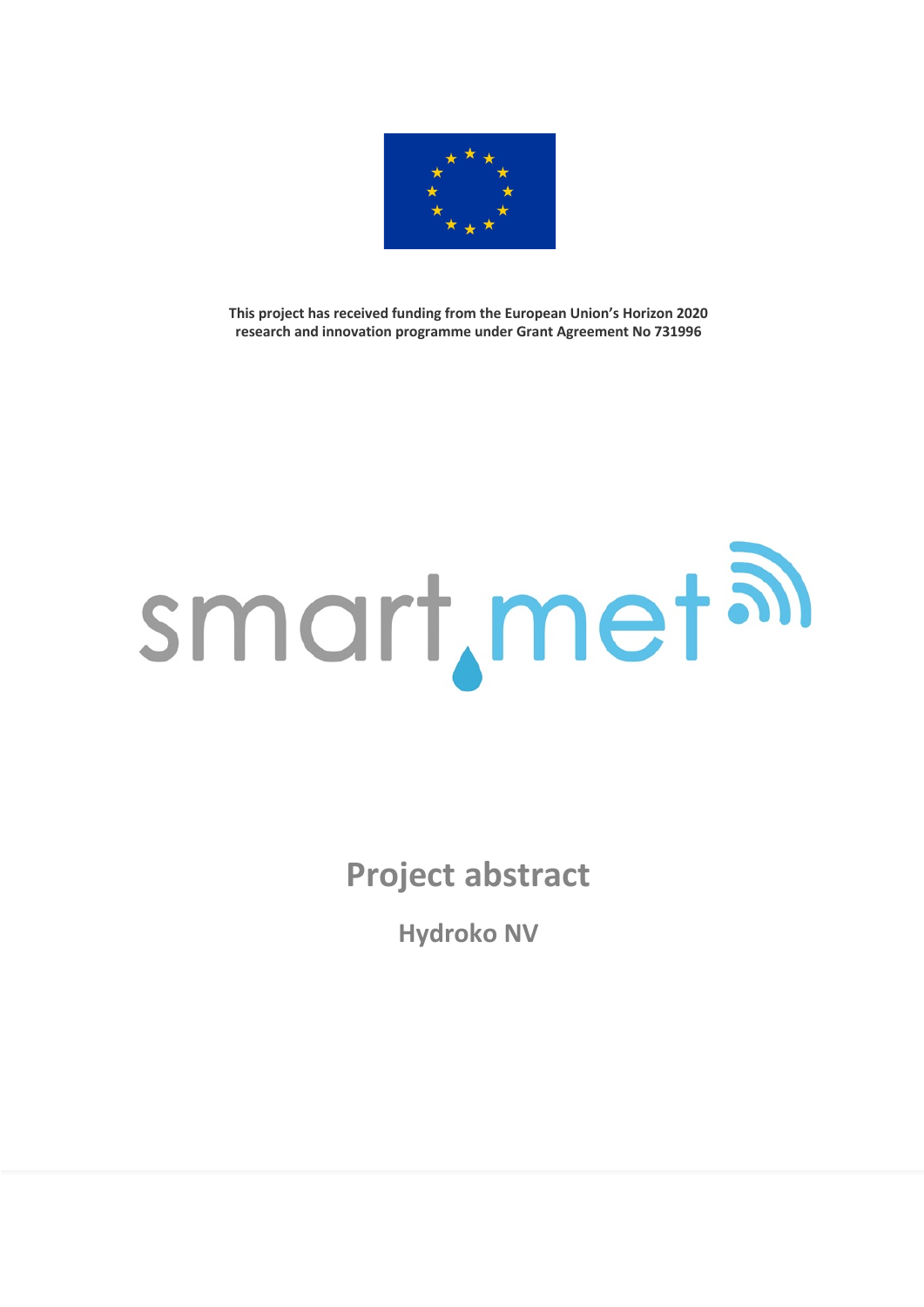

| <b>Contactor Details</b>                                                                                                                                                                  | Type/ size of<br>legal entity                                                              | Place of performance of<br>contract activities                                                                                                                                                                                                      | Logo    |
|-------------------------------------------------------------------------------------------------------------------------------------------------------------------------------------------|--------------------------------------------------------------------------------------------|-----------------------------------------------------------------------------------------------------------------------------------------------------------------------------------------------------------------------------------------------------|---------|
| Main contractor<br><b>Hydroko NV</b><br><b>Oudemanstraat 14,</b><br>Kapelle-op-den-Bos,<br><b>Belgium</b><br><b>Jan Van Cappellen</b><br>+32477440080<br>Jan.vancappellen@hy<br>droko.com | <b>SME</b>                                                                                 | % of contract value allocated to<br>main contractor:<br>$[100] \%$<br>% of activities for the contract<br>performed by the main contractor<br>in EU Member States or countries<br>associated with Horizon 2020:<br>$[100]$ %                        | hydroko |
| Other consortium<br>member(s) (if)<br><u>applicable)</u><br>N.A.<br>Complete as many times<br>as there are other<br>consortium members                                                    |                                                                                            | % of contract value allocated to<br>contractor $\lceil - \rceil$ : $\lceil 0 \rceil$ %<br>% of activities for the contract<br>performed by contractor [-] in EU<br>Member States or countries<br>associated with Horizon 2020: [0]<br>$\frac{0}{0}$ |         |
| Subcontractors (if<br>applicable)<br>N.A.<br>Complete as many times<br>as there are<br>subcontractors                                                                                     | SME, larger<br>company,<br>natural person,<br>university /<br>research<br>institute, other | % of contract value allocated to<br>subcontractor $[-]$ :<br>$[0]$ %<br>% of activities for the contract<br>performed by subcontractor [-] in<br><b>EU Member States or countries</b><br>associated with Horizon 2020: [0]<br>$\frac{0}{0}$         |         |